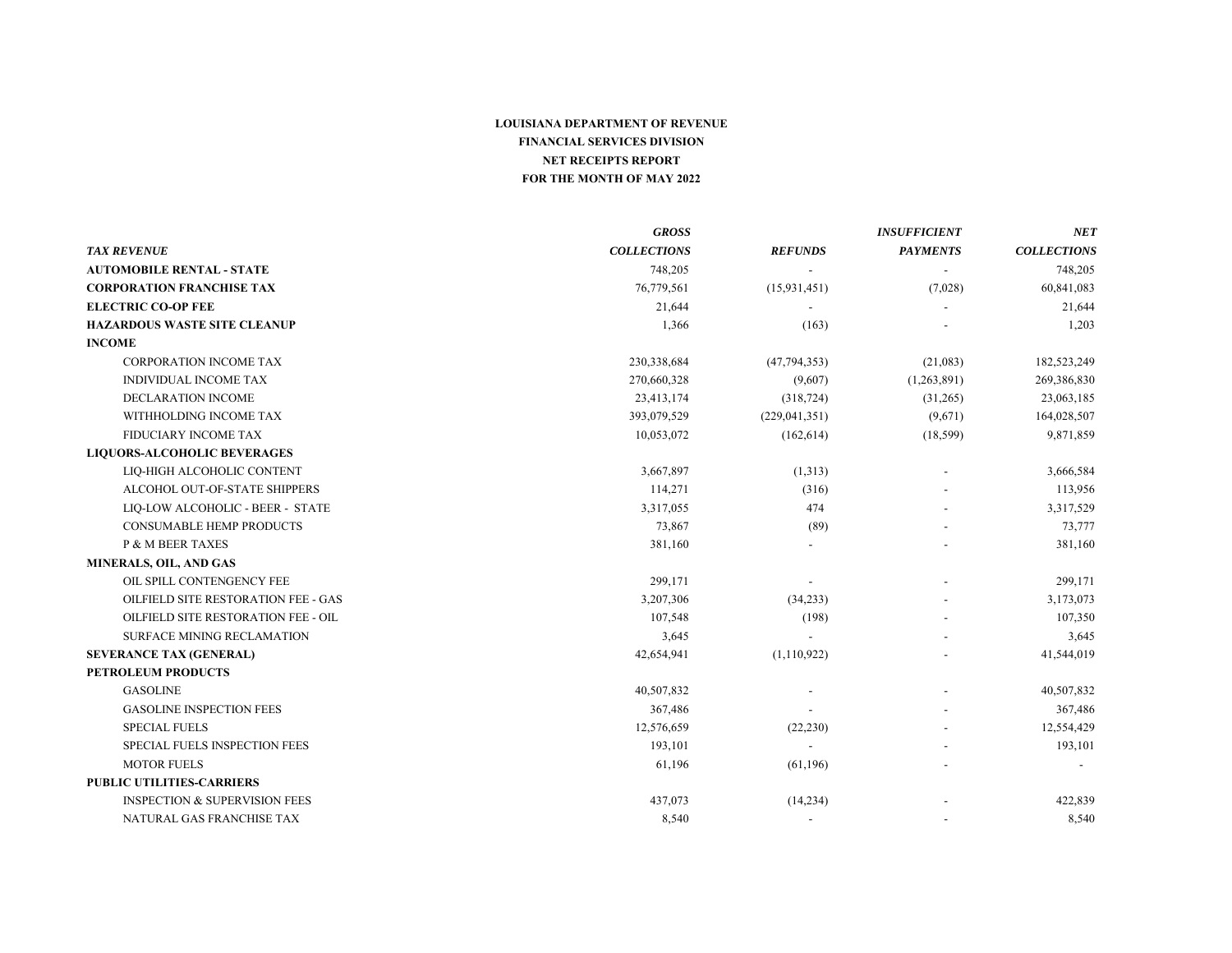|                                     | <b>GROSS</b>       |                | <b>INSUFFICIENT</b> | NET                |
|-------------------------------------|--------------------|----------------|---------------------|--------------------|
| <b>TAX REVENUE</b>                  | <b>COLLECTIONS</b> | <b>REFUNDS</b> | <b>PAYMENTS</b>     | <b>COLLECTIONS</b> |
| PU - TRANSPORATION & COMMUNICATION  | 244,452            | (21,675)       |                     | 222,777            |
| <b>DIRECT MARKETER SALES TAX</b>    | 2,437,976          | (3,600,326)    |                     | (1,162,350)        |
| <b>CONSUMER USE</b>                 | 14,089             | (406)          |                     | 13,683             |
| <b>TELECOMMUNICATION TAX</b>        | 12,750,826         | (558)          |                     | 12,750,268         |
| <b>TOBACCO TAX - UNCLASSIFIED</b>   | 22,462,131         | (2,329)        |                     | 22,459,802         |
| <b>CONSUMER USE - EXCISE</b>        | 169                |                |                     | 169                |
| <b>SALES TAX - STATE</b>            | 378,647,471        | (15, 148, 514) | (9,577)             | 363,489,380        |
| <b>MV LEASE RENTALS</b>             | 3,401,976          |                |                     | 3,401,976          |
| LA TOURISM PROMOTION DISTRICT       | 2,413,334          |                |                     | 2,413,334          |
| <b>AVIATION FUEL ACT 847</b>        | 2,483,333          |                |                     | 2,483,333          |
| LA ECONOMIC DEVELOPMENT FUND        | 1,316,640          |                |                     | 1,316,640          |
| TELEPHONE CO PROPERTY               | 573,548            |                |                     | 573,548            |
| JEFF PAR CONV CTR - KENNER CITY     | 56,981             |                |                     | 56,981             |
| JEFF PAR CONV CTR - KENNER          | 55,272             |                |                     | 55,272             |
| JEFF PAR CONV CTR - EAST            | 89,883             |                |                     | 89,883             |
| JEFF PAR CONV CTR - WEST            | 65,084             |                |                     | 65,084             |
| JEFFERSON PAR ALL OTHERS            | 141,436            |                |                     | 141,436            |
| <b>GRANDE ISLE</b>                  | 2,891              |                |                     | 2,891              |
| <b>GRETNA NEW FUND</b>              | 18,324             |                |                     | 18,324             |
| N O METRO CONV & VISIT BUREAU       | 1,785,599          |                |                     | 1,785,599          |
| N O SPORTS FRANCHISE FUND           | 1,840,824          |                |                     | 1,840,824          |
| NEW ORLEANS QUALITY OF LIFE FUND    | 551,811            |                |                     | 551,811            |
| <b>ACADIA VISITOR ENTERPRISE</b>    | 10,676             |                |                     | 10,676             |
| ALLEN CAPITAL IMPROVMENT            | 16,836             |                |                     | 16,836             |
| <b>ASCENSION VISITOR ENTERPRISE</b> | 159,709            |                |                     | 159,709            |
| <b>AVOYELLES VISITOR ENTERPRISE</b> | 10,816             |                |                     | 10,816             |
| BEAUREGARD COMMUNITY IMPROV.        | 15,123             |                |                     | 15,123             |
| BIENVILLE TOURISM AND ECONOMIC      | 1,973              |                |                     | 1,973              |
| BOSSIER RIVERFRONT/CIVIC CENT.      | 251,459            |                |                     | 251,459            |
| SHREVEPORT RIVERFRONT/CIVIC C.      | 237,043            |                |                     | 237,043            |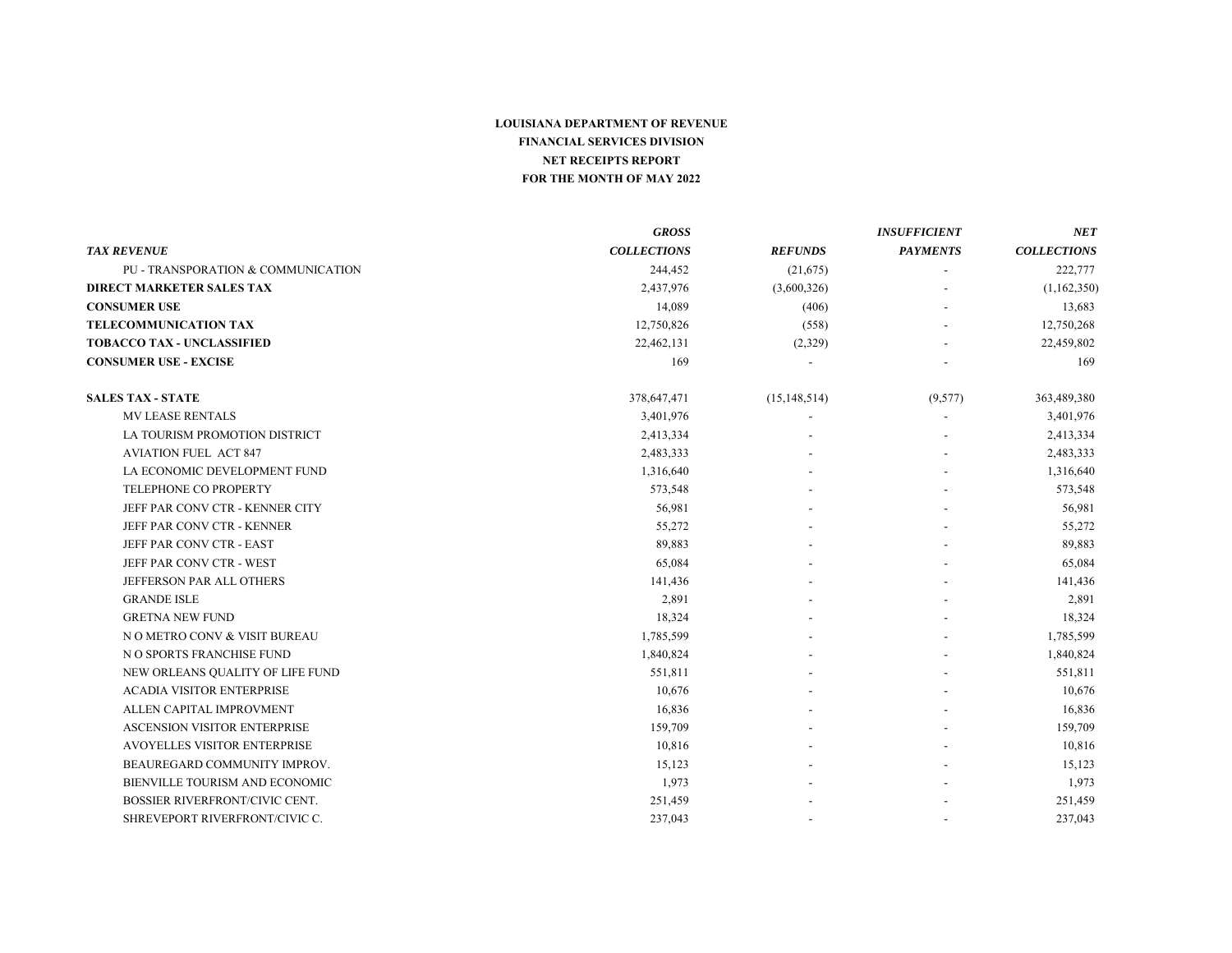|                                       | <b>GROSS</b>       |                          | <b>INSUFFICIENT</b> | NET                |
|---------------------------------------|--------------------|--------------------------|---------------------|--------------------|
| <b>TAX REVENUE</b>                    | <b>COLLECTIONS</b> | <b>REFUNDS</b>           | <b>PAYMENTS</b>     | <b>COLLECTIONS</b> |
| SHREVEPORT-BOSSIER VISITOR ENT        | 70,390             |                          |                     | 70,390             |
| CALCASIEU HIGHER EDUCATION            | 174,733            |                          |                     | 174,733            |
| LAKE CHARLES CIVIC CENTER             | 170,188            |                          |                     | 170,188            |
| WEST CALCASIEU COMMUNITY CENT         | 115,898            |                          |                     | 115,898            |
| CALDELL ECONOMIC DEVELOPMENT          | 25                 |                          |                     | 25                 |
| CONCORDIA ENCONIMIC DEV FUND          | 39,089             |                          |                     | 39,089             |
| CAMERON ECONOMIC DEVELOPMENT          | 7,787              |                          |                     | 7,787              |
| TOWN OF HOMER ECON DEVELOPMENT        | 1,826              |                          |                     | 1,826              |
| <b>DESOTO VISITOR ENTERPRISE</b>      | 26,828             |                          |                     | 26,828             |
| EBR COMMUNITY IMPROVEMENT             | 300,710            |                          |                     | 300,710            |
| <b>EBR RIVERSIDE CENTROPLEX</b>       | 145,844            |                          |                     | 145,844            |
| <b>EBR ENHANCEMENT</b>                | 150,355            |                          |                     | 150,355            |
| <b>EAST CARROL VISITOR ENTERPRISE</b> | 691                |                          |                     | 691                |
| EBR - BAKER ECONOMIC DEVELOPMENT      | 2,254              |                          |                     | 2,254              |
| E FELICIANA TOURIST COMMISSION        | 5,153              |                          |                     | 5,153              |
| <b>EVANGELINE VISITOR ENTERPRISE</b>  | 4,024              |                          |                     | 4,024              |
| FRANKLIN VISITOR ENTERPRISE           | 3,320              |                          |                     | 3,320              |
| <b>IBERIA TOURIST COMMISSION</b>      | 34,001             |                          |                     | 34,001             |
| <b>IBERVILLE VISITOR ENTERPRISE</b>   | 14,855             |                          |                     | 14,855             |
| JACKSON ECONOMIC DEV AND TOUR         | 5,803              |                          |                     | 5,803              |
| JEFFERSON DAVIS ENTERPRISE            | 14,307             |                          |                     | 14,307             |
| LAFAYETTE VISITOR ENTERPRISE          | 366,388            |                          |                     | 366,388            |
| <b>LAFOURCHE ENTERPRISE</b>           | 36,644             |                          |                     | 36,644             |
| LAFOURCHE ASSN FOR RTRDED CIT         | 36,095             |                          |                     | 36,095             |
| LASALLE ECONOMIC DEV DISTRICT         | 1,415              |                          |                     | 1,415              |
| LINCOLN VISITOR ENTERPRISE            | 21,488             |                          |                     | 21,488             |
| <b>LINCOLN MUNICIPALITIES</b>         | 21,165             |                          |                     | 21,165             |
| LIVINGSTON TOURISM AND ECON DV        | 52,406             |                          |                     | 52,406             |
| MADISON VISITOR ENTERPRISE            | 2,762              |                          |                     | 2,762              |
| MOREHOUSE PARISH VISITOR ENT.         | 3,713              |                          |                     | 3,713              |
| <b>BASTROP MUNICIPAL CENTER</b>       | 3.657              | $\overline{\phantom{a}}$ |                     | 3.657              |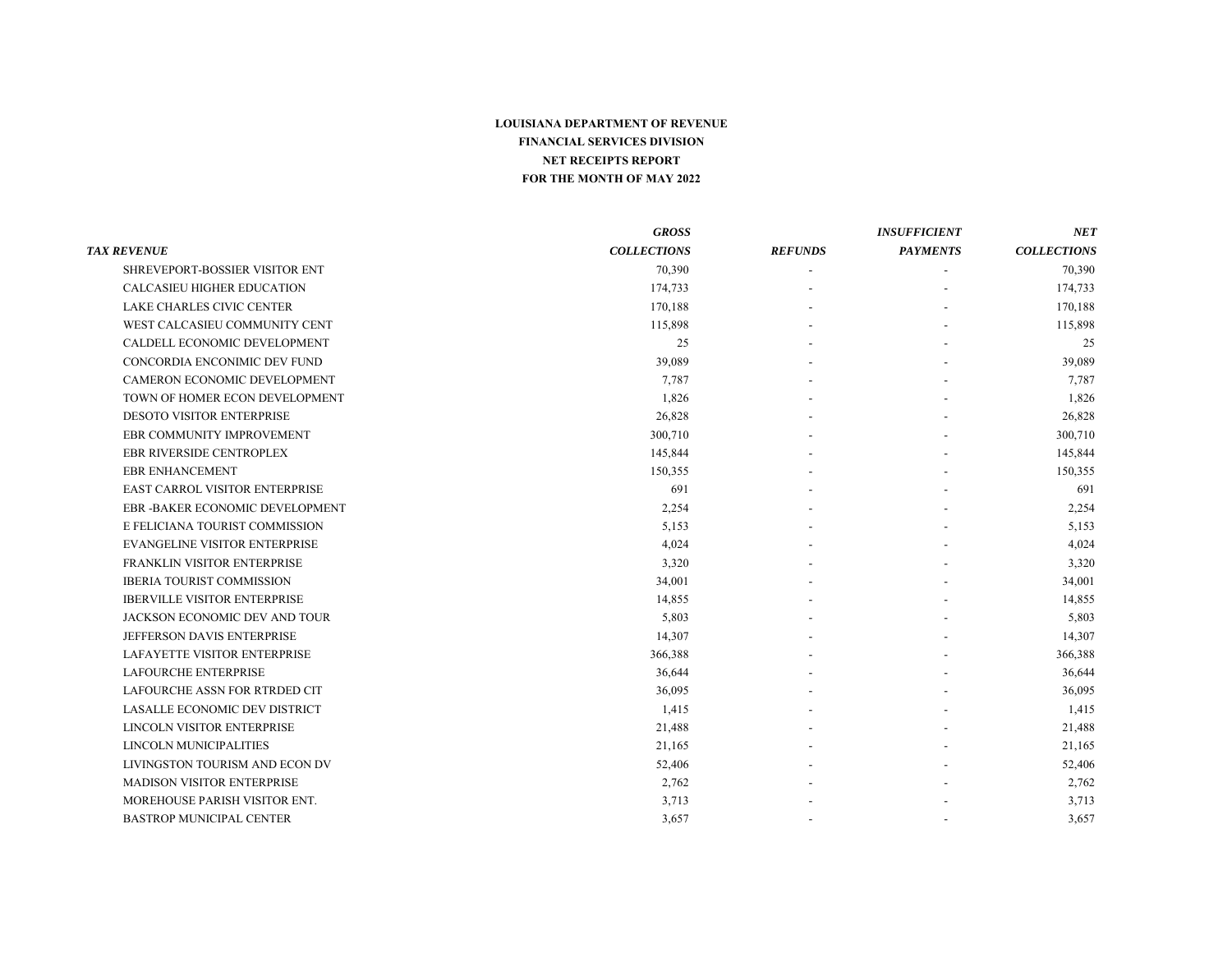|                                    | <b>GROSS</b>       |                | <b>INSUFFICIENT</b>      | NET                |
|------------------------------------|--------------------|----------------|--------------------------|--------------------|
| <b>TAX REVENUE</b>                 | <b>COLLECTIONS</b> | <b>REFUNDS</b> | <b>PAYMENTS</b>          | <b>COLLECTIONS</b> |
| NATCHITOCHES HISTORICAL DIST.      | 46,533             |                |                          | 46,533             |
| NATCHITOCHES VISITOR ENT           | 15,668             |                |                          | 15,668             |
| <b>OUACHITA VISITOR ENTERPRISE</b> | 191,406            |                |                          | 191,406            |
| PLAQUEMINES VISITOR ENTERPRISE     | 19,246             |                |                          | 19,246             |
| POINTE COUPEE VISITOR ENT          | 9,672              |                |                          | 9,672              |
| <b>RAPIDES COLISEUM</b>            | 8,010              |                |                          | 8,010              |
| RAPIDES ECONOMIC DEVELPOMENT       | 40,050             |                |                          | 40,050             |
| RED RIVER VISITOR ENTERPRISE       | 1,731              |                |                          | 1,731              |
| ALEXANDRIA/PINEVILLE ECON DEV.     | 24,030             |                |                          | 24,030             |
| PINEVILL ECONOMIC DEVELOPMENT      | 24,030             |                |                          | 24,030             |
| ALEXANDRIA/PINEVILLE EXHIBIT       | 26,326             |                |                          | 26,326             |
| RICHLAND VISITOR ENTERPRISE        | 9,973              |                |                          | 9,973              |
| SABINE TOURISM IMPROVEMENT         | 25,196             |                |                          | 25,196             |
| ST. BERNARD ENTERPRISE FUND        | 45,149             |                |                          | 45,149             |
| ST. CHARLES VISITOR ENTERPRISE     | 51,409             |                |                          | 51,409             |
| ST CHARLERIVER CONV TOUR AND V     | 17,309             |                |                          | 17,309             |
| ST. JAMES PAR ENTER FUND ACT 85    | 3,107              |                |                          | 3,107              |
| ST. JAMES PAR RIVER CONV, TOUR     | 1,046              |                |                          | 1,046              |
| <b>ST. JOHN CONV FACILITY</b>      | 26,304             |                |                          | 26,304             |
| ST JOHN RIVER CONV TOUR AND V      | 8,857              |                |                          | 8,857              |
| ST LANDRY OLD CITY HALL-MARKET     | 25,146             |                |                          | 25,146             |
| ST LANDRY TOURIST COMMISSION       | 24,769             |                |                          | 24,769             |
| <b>ST. MARTIN ENTERPRISE</b>       | 23,006             |                |                          | 23,006             |
| ST. MARY VISITOR ENTERPRISE        | 52,154             |                |                          | 52,154             |
| <b>ST. TAMMANY FUND</b>            | 314,267            |                |                          | 314,267            |
| TANGIPAHOA TOURISM COMMISSION      | 97,925             |                |                          | 97,925             |
| TANGIPAHOA ECONOMIC DEV.           | 32,971             |                |                          | 32,971             |
| TENSAS VISITOR ENTERPRISE          | 1,070              |                |                          | 1,070              |
| HOUMA/TERREBONNE TOURIST           | 69,740             |                |                          | 69,740             |
| TERREBONNE PARISH VISITOR ENT.     | 68,694             |                |                          | 68,694             |
| UNION VISITOR ENTERPRISE           | 4.255              |                | $\overline{\phantom{a}}$ | 4,255              |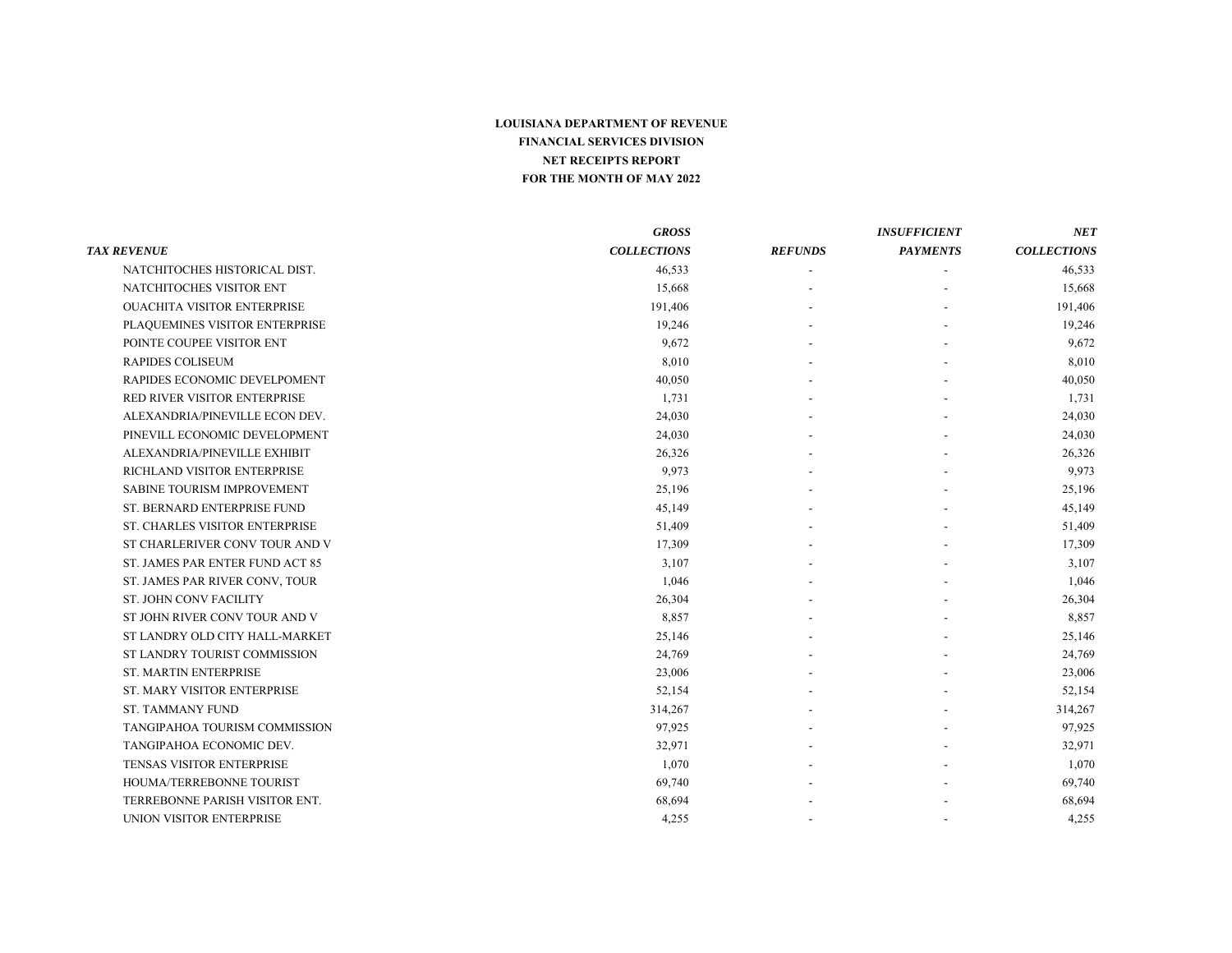|                                      | <b>GROSS</b>       |                          | <b>INSUFFICIENT</b>      | NET                |
|--------------------------------------|--------------------|--------------------------|--------------------------|--------------------|
| <b>TAX REVENUE</b>                   | <b>COLLECTIONS</b> | <b>REFUNDS</b>           | <b>PAYMENTS</b>          | <b>COLLECTIONS</b> |
| <b>VERMILLION VISITOR ENTERPRISE</b> | 11,476             | $\overline{\phantom{a}}$ | $\overline{\phantom{a}}$ | 11,476             |
| VERNON COMMUNITY IMPROVEMENT         | 41,969             | $\overline{\phantom{a}}$ | $\overline{\phantom{a}}$ | 41,969             |
| WASHINGTON TOURIST COMMISION         | 4,819              | $\overline{\phantom{0}}$ |                          | 4,819              |
| <b>WASHINGTON VISITOR ENTERPRISE</b> | 1,623              | $\overline{\phantom{a}}$ | $\overline{\phantom{a}}$ | 1,623              |
| WEBSTER PARISH CONV AND VIS          | 19,632             | $\overline{\phantom{a}}$ | $\overline{\phantom{a}}$ | 19,632             |
| W BATON ROUGE VISITOR ENT.           | 73,696             | $\overline{\phantom{a}}$ |                          | 73,696             |
| W. CARROL VISITOR ENTERPRISE         | 2,568              | $\overline{\phantom{0}}$ | $\overline{\phantom{a}}$ | 2,568              |
| ST FRANCISVILLE ECONOMIC DEV         | 21,573             | $\overline{\phantom{a}}$ |                          | 21,573             |
| WINN TOURISM                         | 4,220              | $\overline{\phantom{a}}$ | $\overline{\phantom{a}}$ | 4,220              |
| <b>GRANT PARISH ECON DEV.</b>        | 576                | $\overline{\phantom{0}}$ | $\overline{\phantom{a}}$ | 576                |
| <b>TOTALS</b>                        | 1,548,457,012      | (313, 276, 326)          | (1,361,114)              | 1,233,819,572      |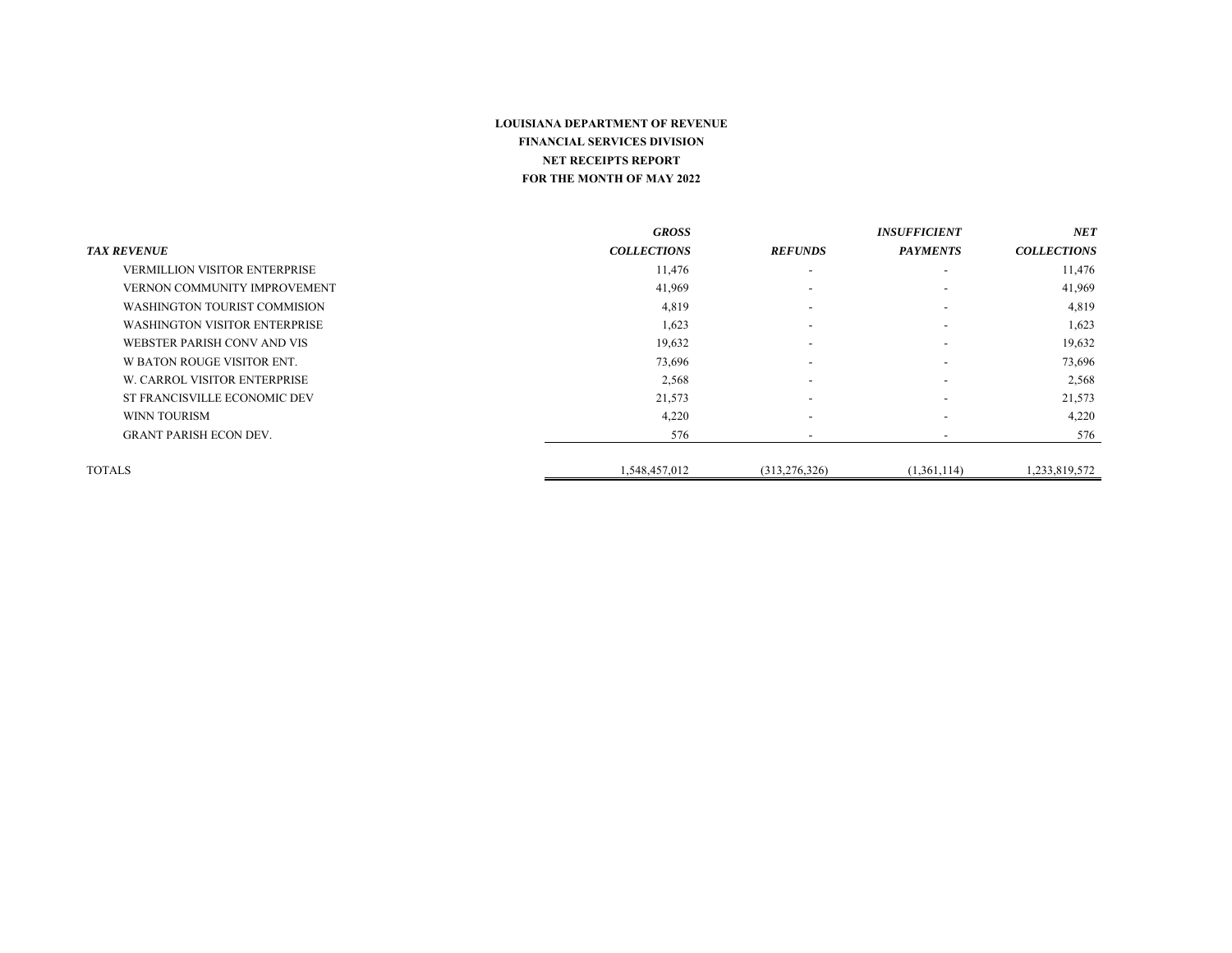# **DEPARTMENT OF REVENUETOTAL MAJOR STATE REVENUE CASH RECEIPTS BY FISCAL YEAR**

### **(BASED ON THE MAY 2022 NET RECEIPTS STATEMENT)**

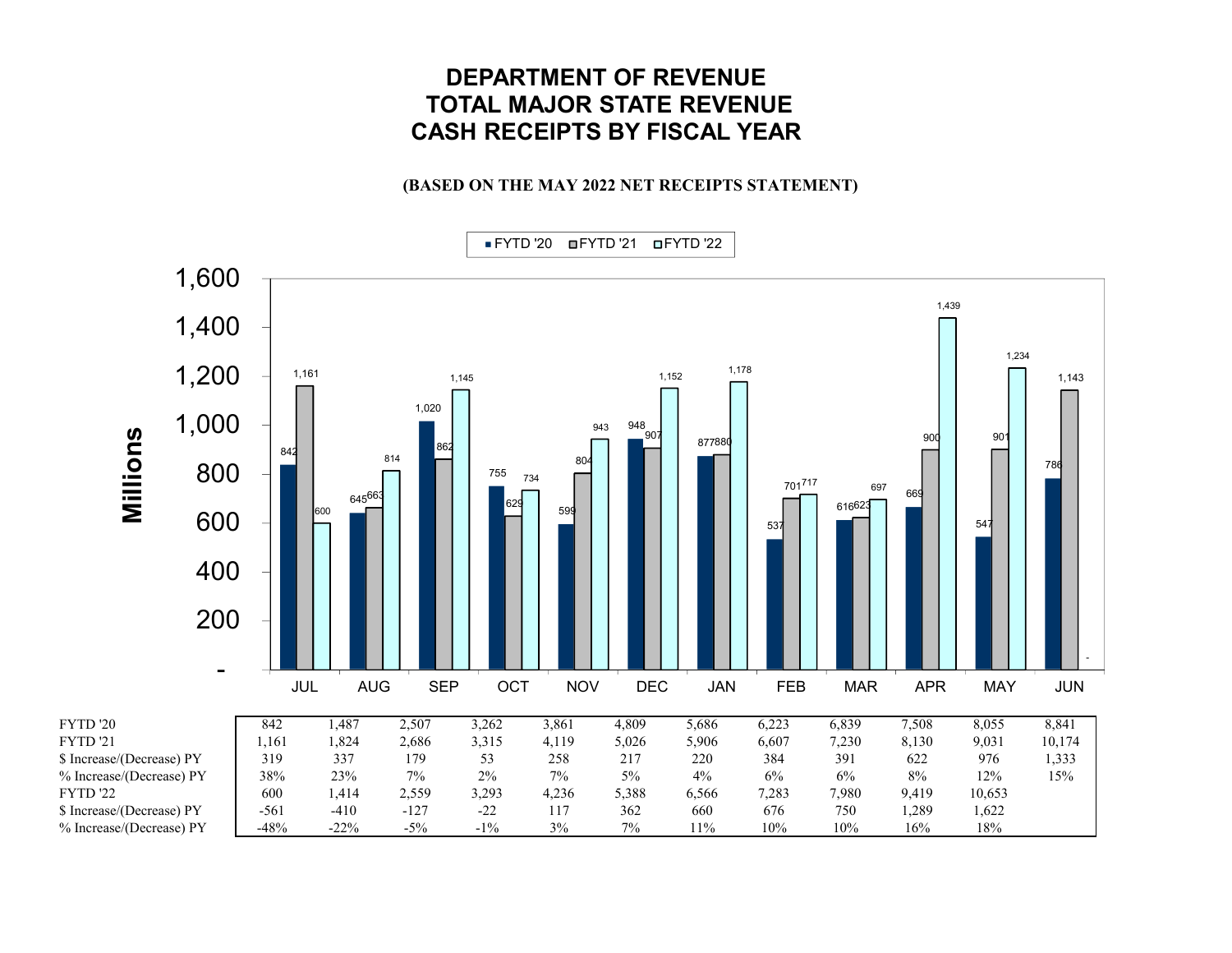## **DEPARTMENT OF REVENUEGENERAL SALES TAX CASH RECEIPTS BY FISCAL YEAR**

### **(BASED ON THE MAY 2022 NET RECEIPTS STATEMENT)**

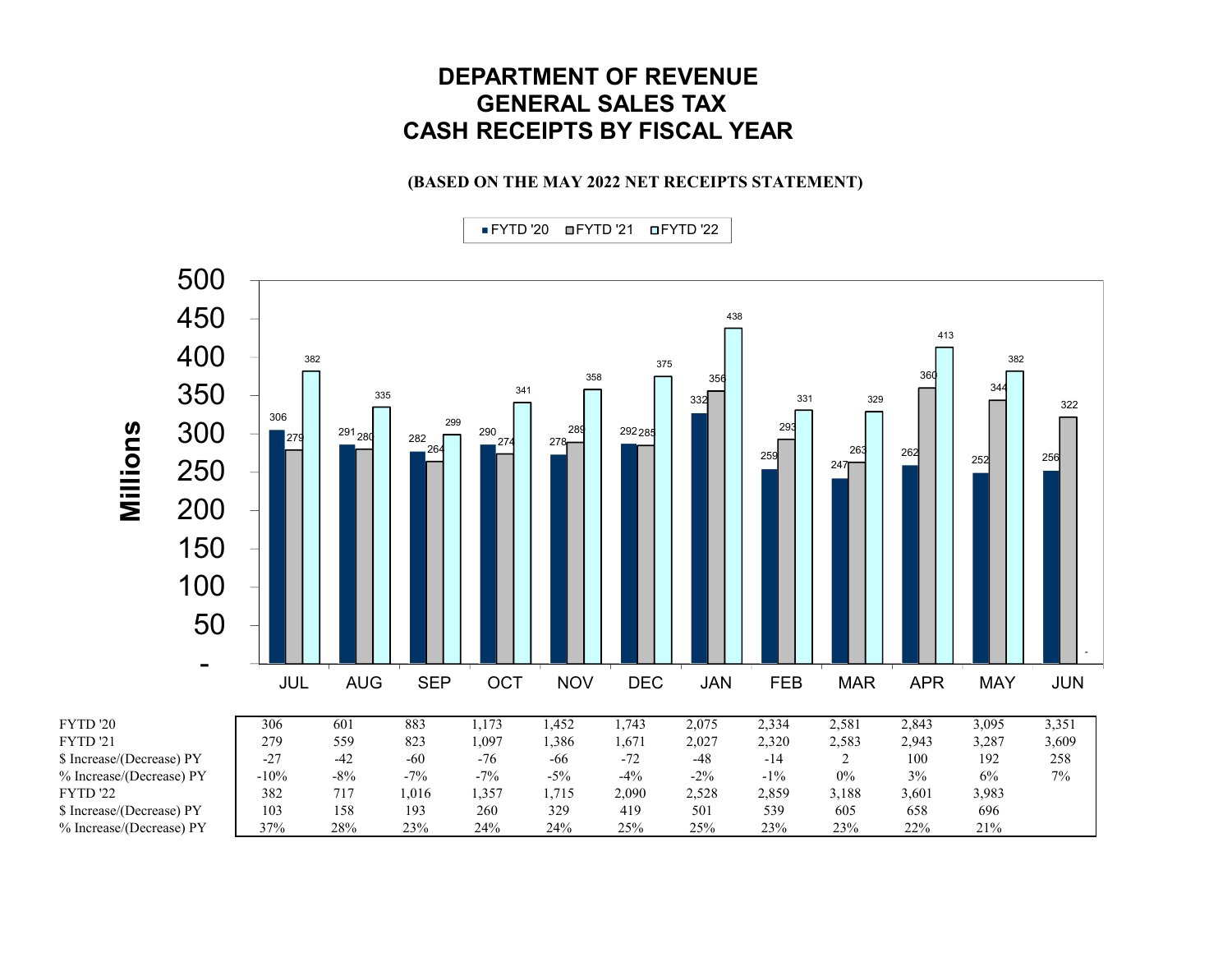## **DEPARTMENT OF REVENUEINDIVIDUAL INCOME TAX CASH RECEIPTS BY FISCAL YEAR**

### **(BASED ON THE MAY 2022 NET RECEIPTS STATEMENT)**

FYTD '20 368 588 1,038 1,404 1,615 2,004 2,481 2,665 2,849 3,069 3,245 3,622 FYTD '21 562 820 1,155 1,421 1,806 2,134 2,537 2,858 3,086 3,334 3,608 4,153 \$ Increase/(Decrease) PY 194 232 117 17 191 130 56 193 237 265 363 531 % Increase/(Decrease) PY 53% 39% 11% 1% 12% 6% 2% 7% 8% 9% 11% 15% FYTD '22 208 554 1,013 1,309 1,756 2,141 2,691 3,009 3,132 3,660 4,126 \$ Increase/(Decrease) PY -354 -266 -142 -112 -50 7 154 151 46 326 518 % Increase/(Decrease) PY -63% -32% -12% -8% -3% 0% 6% 5% 1% 10% 10% 14% 184 184 - JUL AUG SEP OCT NOV DEC JAN FEB MAR APR MAY JUN **Millions** FYTD '20 FYTD '21 FYTD '22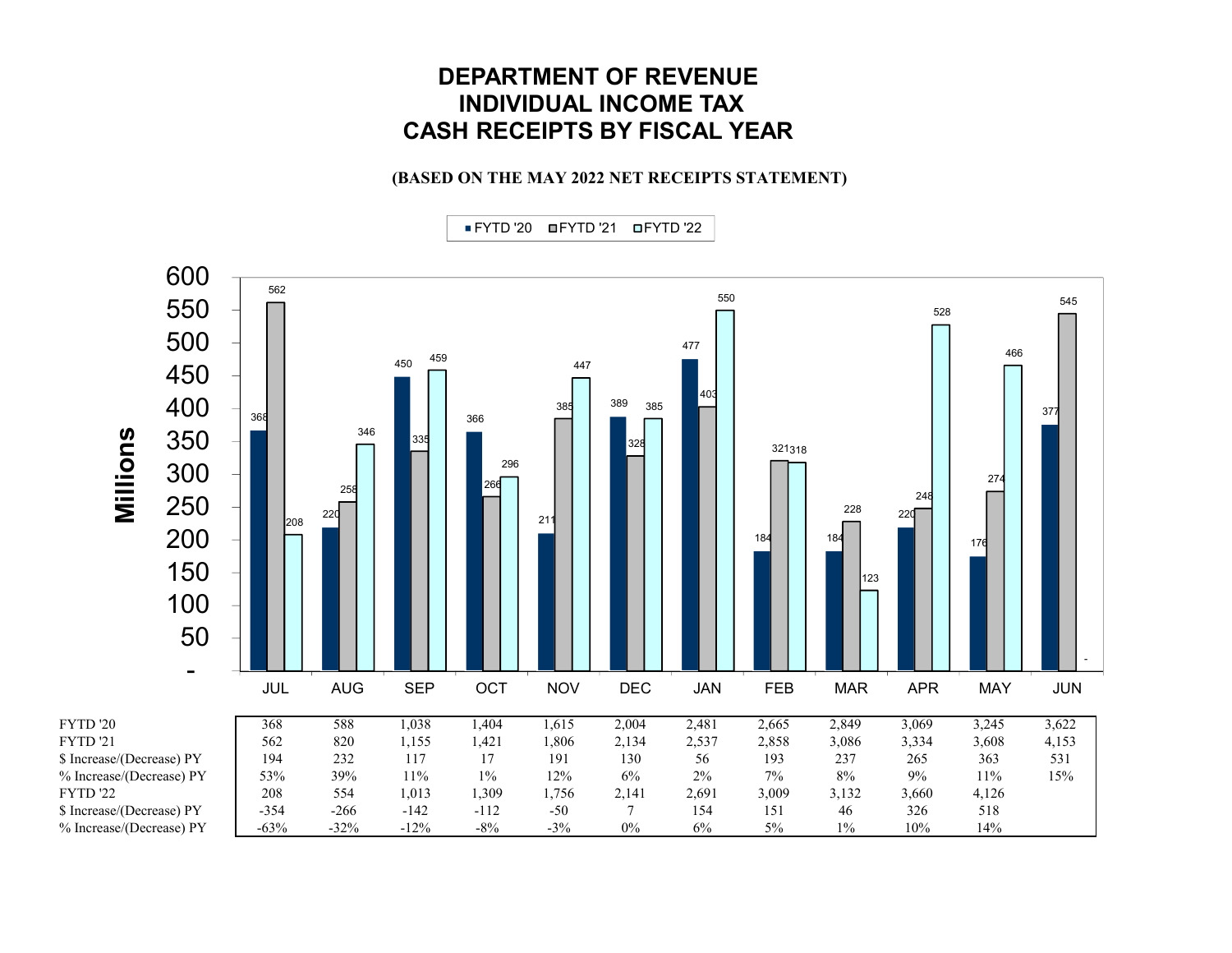### **DEPARTMENT OF REVENUEGENERAL SEVERANCE TAX CASH RECEIPTS BY FISCAL YEAR**

**(BASED ON THE MAY 2022 NET RECEIPTS STATEMENT)**

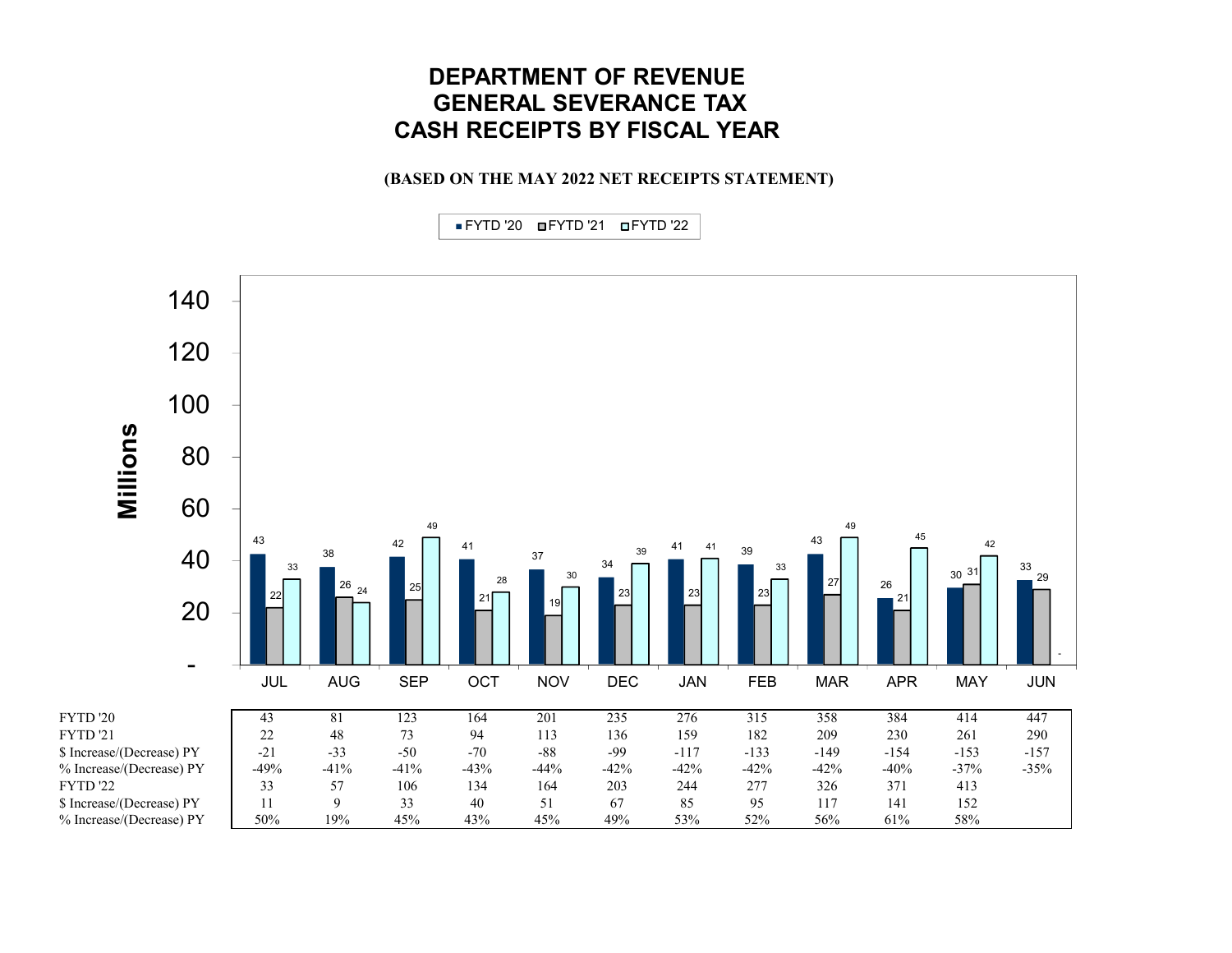## **DEPARTMENT OF REVENUECORPORATION & FRANCHISE TAX CASH RECEIPTS BY FISCAL YEAR**

### **(BASED ON THE MAY 2022 NET RECEIPTS STATEMENT)**

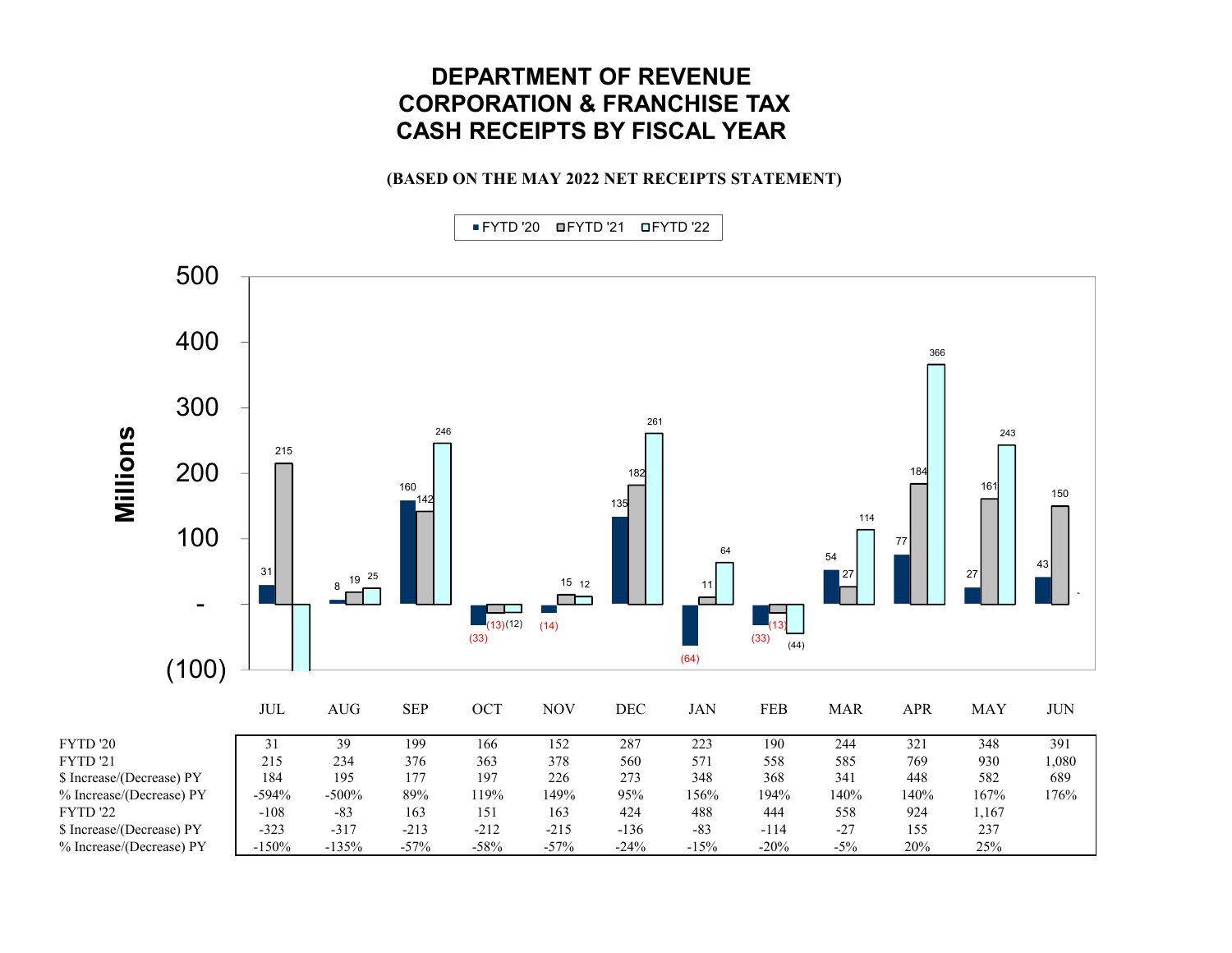## **DEPARTMENT OF REVENUEGASOLINE & SPECIALS FUELS CASH RECEIPTS BY FISCAL YEAR**

### **(BASED ON THE MAY 2022 NET RECEIPTS STATEMENT)**